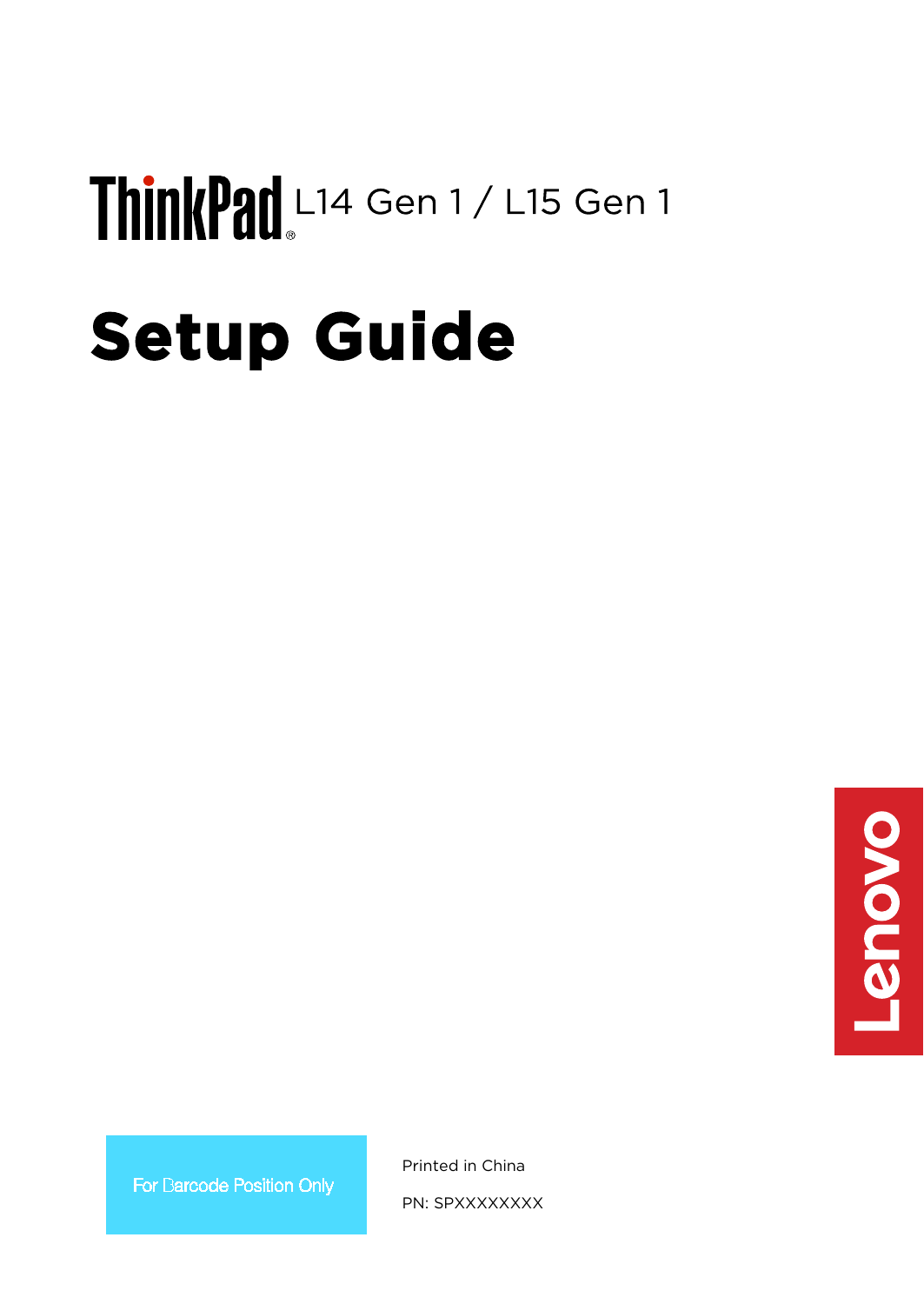# **Initial Setup**



\* For selected models I For visse modeller I Tietyissä malleissa I Utvalgte modeller I Vissa modeller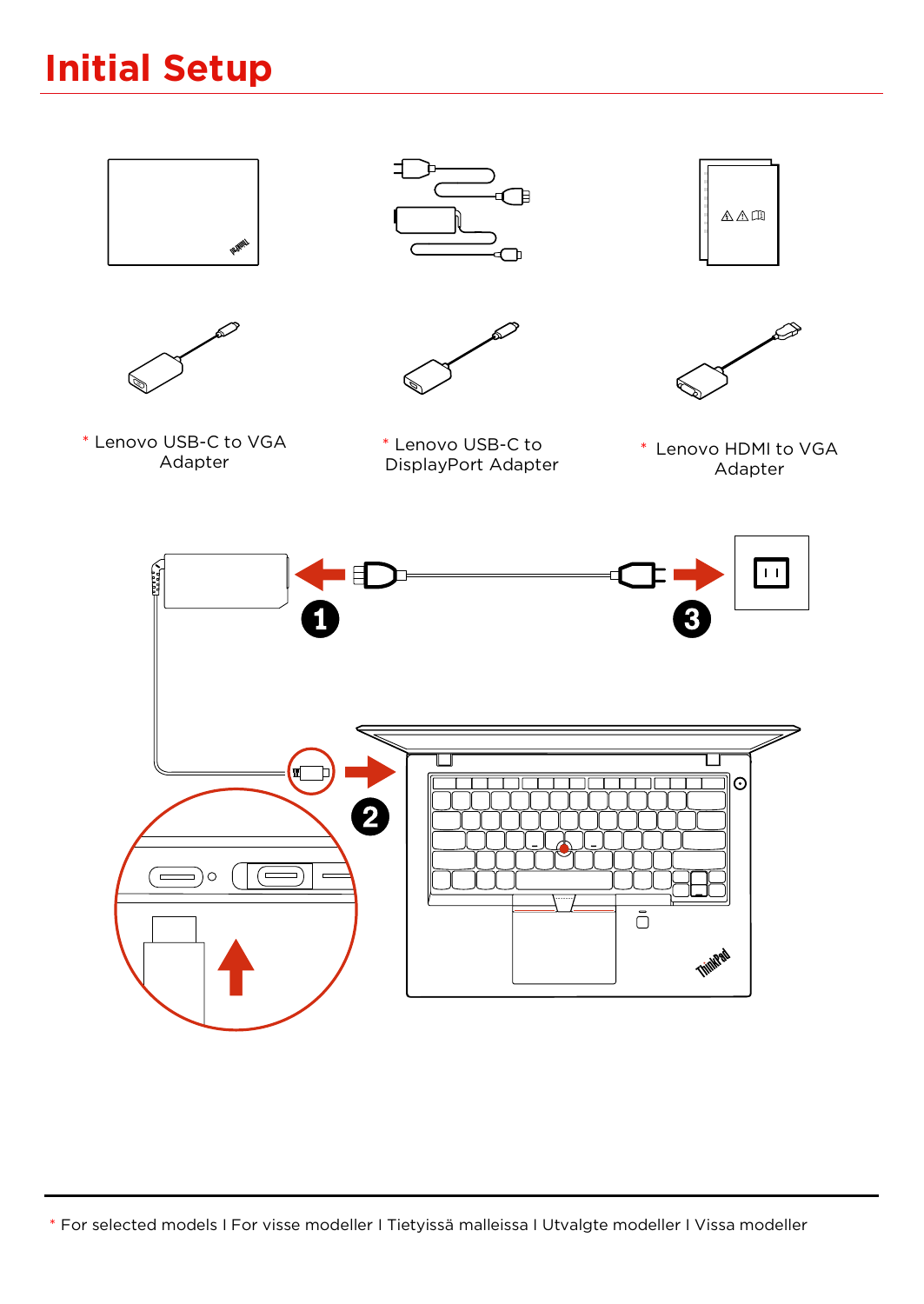## **Overview**

#### L14 Gen 1

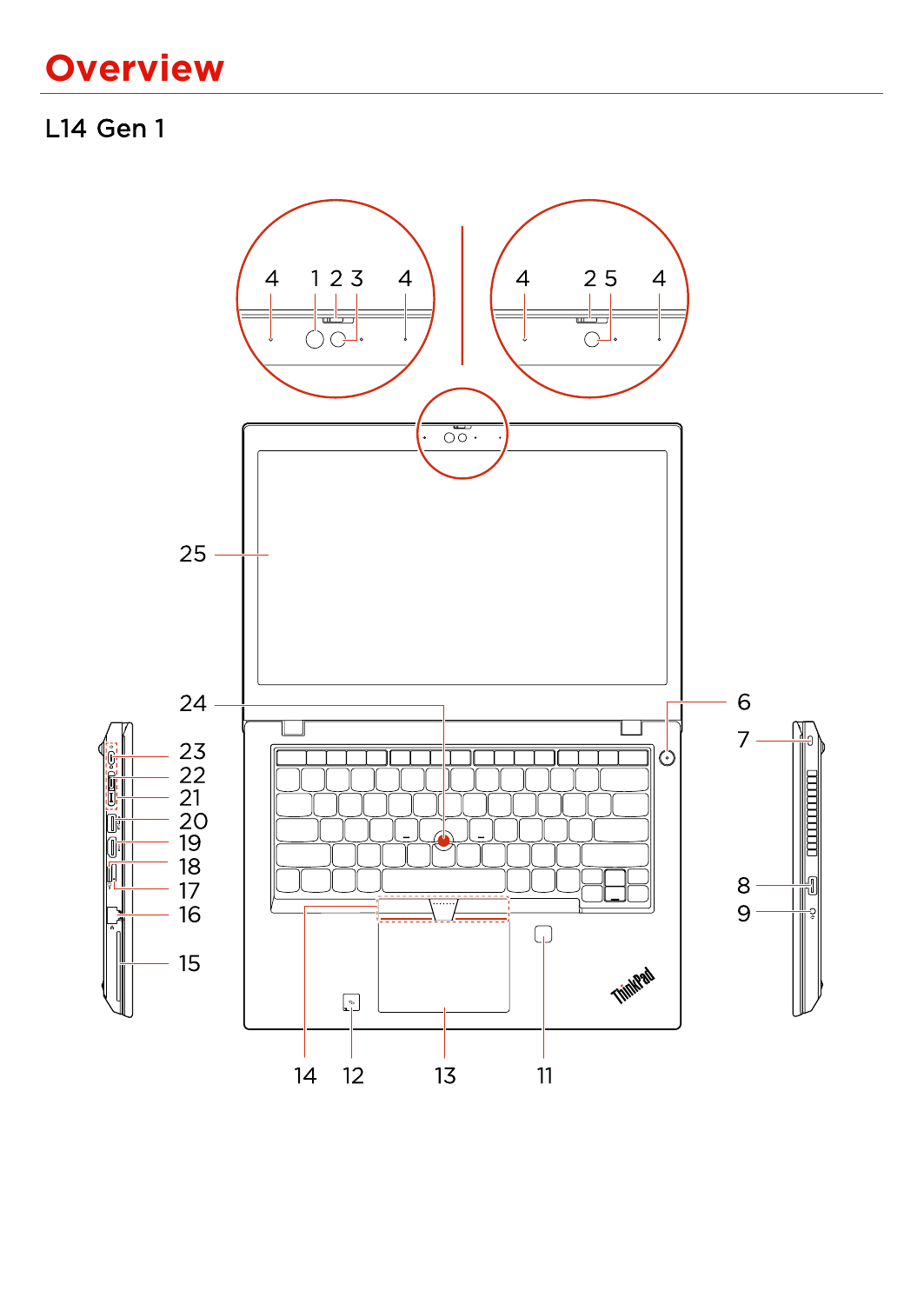## **Overview**

#### L15 Gen 1

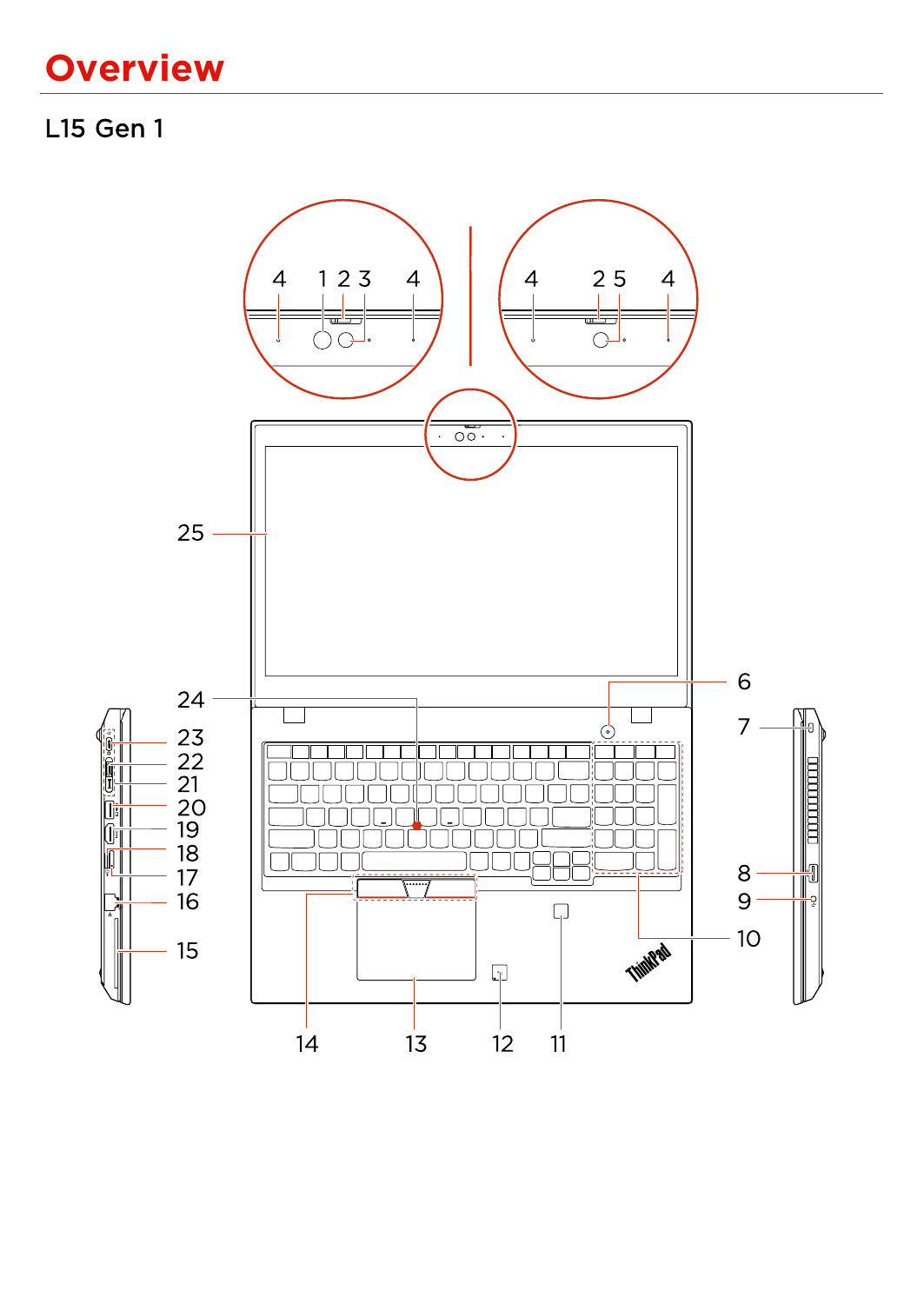- \* 1. Infrared LED
- \* 2. ThinkShutter
- \* 3. Camera with IR function
	- 4. Microphones
- \* 5. Camera
	- 6. Power button
	- 7. Security-lock slot
	- 8. USB 3.2 connector Gen 1
	- 9. Audio connector
	- 10. Numeric keypad
- \* 11. Fingerprint reader
- \* 12. NFC label
	- 13. Trackpad
- 14. TrackPoint® buttons
- \* 15. Smart-card slot
	- 16. Ethernet connector
- \* 17. Nano-SIM-card slot
	- 18. microSD-card slot
	- 19. HDMI™ connector
	- 20.Always On USB 3.2 connector Gen 1
	- 21. Docking-station connector
	- 22. USB-C™ (3.2 Gen 2) connector
	- 23. USB-C (3.2 Gen 1) connector
	- 24. TrackPoint pointing stick
- \* 25. Multi-touch screen

Read the statement on USB transfer rate in the *User Guide*. Refer to the *Safety and Warranty Guide* for accessing the *User Guide.*

<sup>\*</sup> For selected models I For visse modeller I Tietyissä malleissa I Utvalgte modeller I Vissa modeller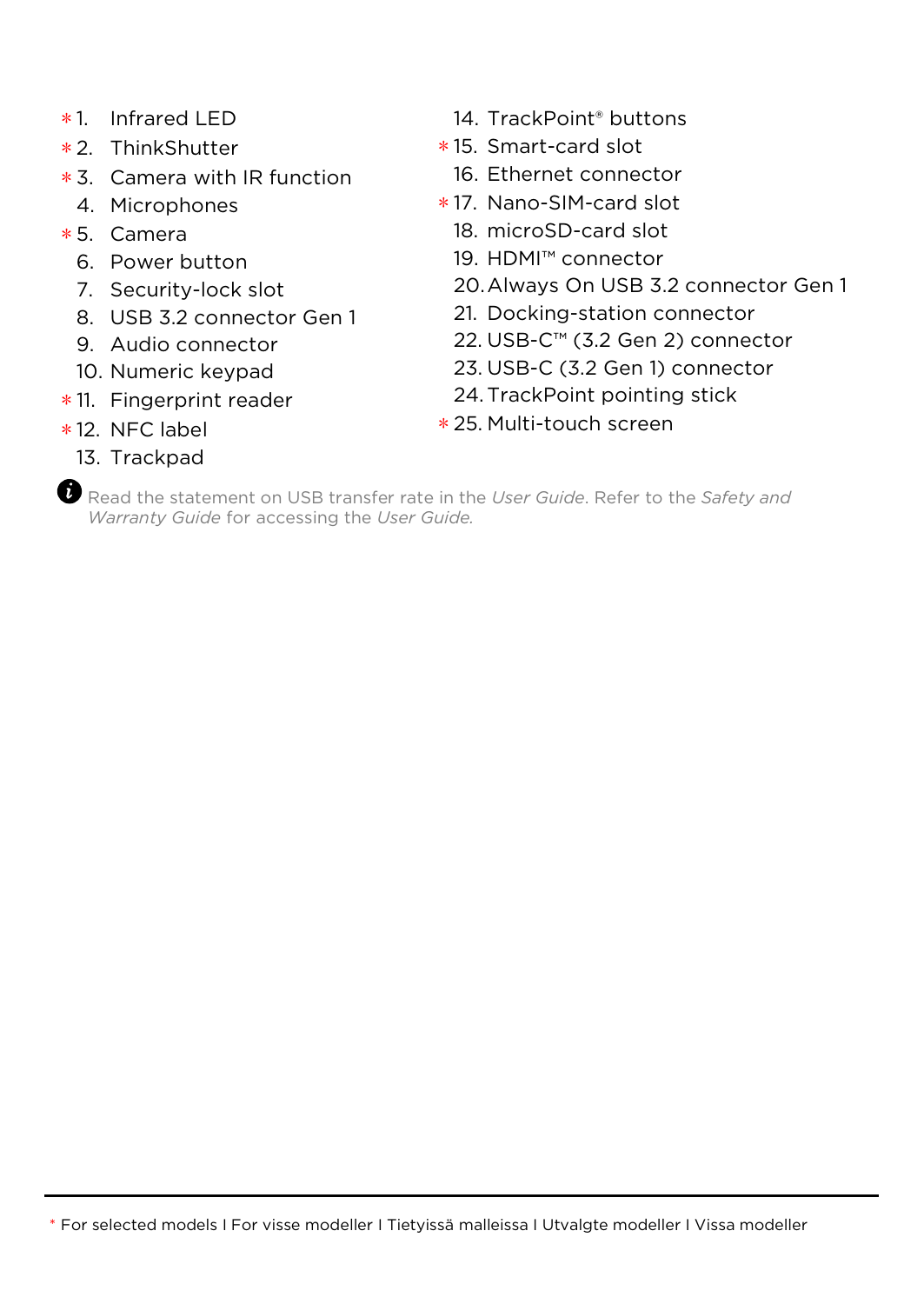### **Customer Replaceable Units (CRUs)**

- •ac power adapter
- •Base cover assembly
- \* •Hard disk drive assembly
- \* •Hard disk drive cable
	- •Keyboard
	- •Memory module
- \* •M.2 solid-state drive
- \* •Nano-SIM-card tray
	- •Power cord
- \* •USB and audio board
- \* •Wireless WAN card

Refer to the *User Guide* for CRU definition.

<sup>\*</sup> For selected models I For visse modeller I Tietyissä malleissa I Utvalgte modeller I Vissa modeller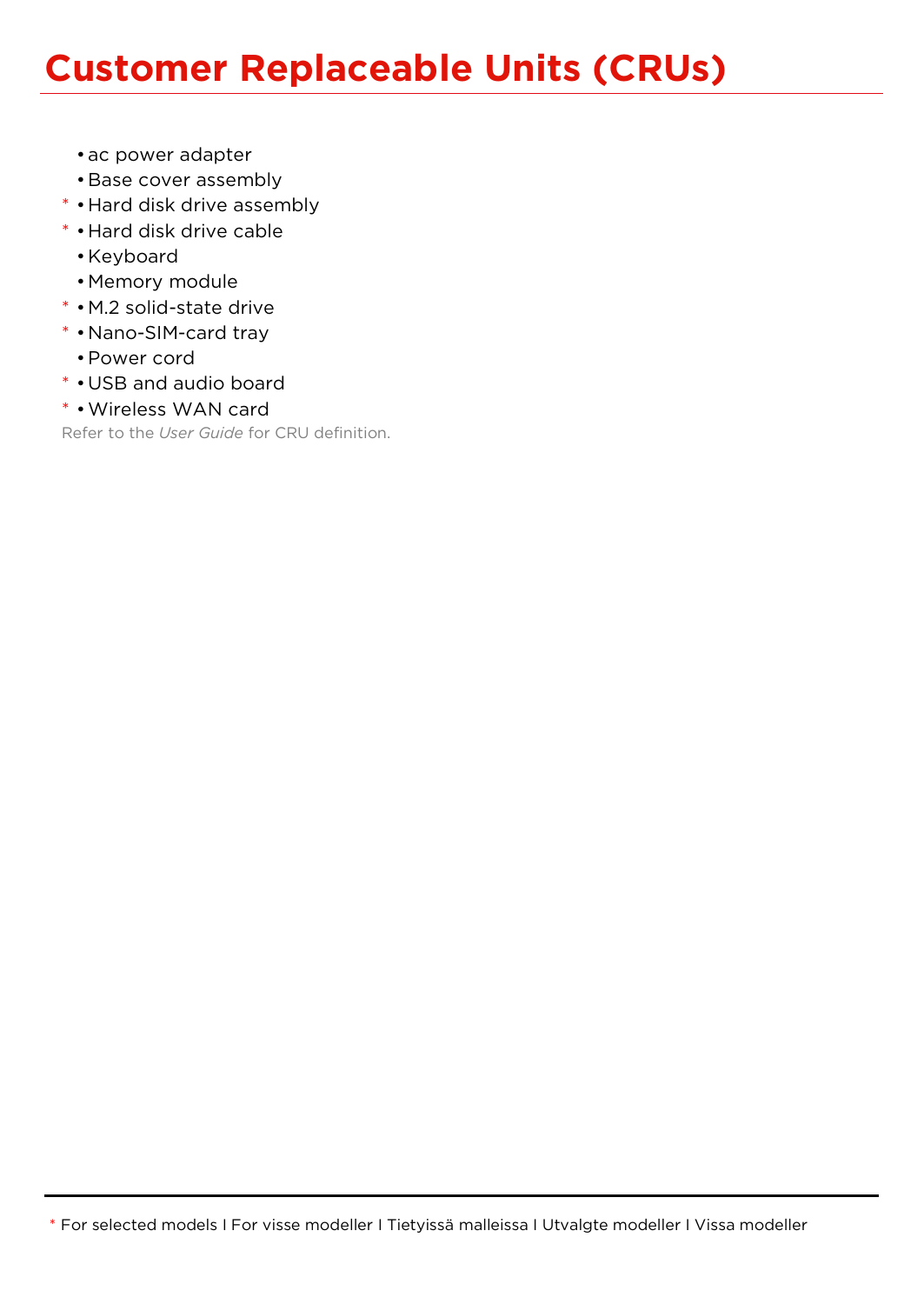#### European Union — compliance with the Radio Equipment Directive

Hereby, Lenovo (Singapore) Pte. Ltd., declares that the radio equipment type ThinkPad L14 Gen 1 / L15 Gen 1 is in compliance with Directive 2014/53/EU.

The full text of the system EU declaration of conformity is available at the following Internet address:

[https://www.lenovo.com/us/en/compliance/eu](https://www.lenovo.com/us/en/compliance/eu-doc)[doc](https://www.lenovo.com/us/en/compliance/eu-doc)

This radio equipment operates with the following frequency bands and maximum radio-frequency power:

| Technology               | Frequency<br>band [MHz] | Maximum<br>transmit<br>power |
|--------------------------|-------------------------|------------------------------|
| WI AN<br>802.11b/g/n/ax  | 2400 - 2483.5           | $<$ 20 dBm                   |
| WI AN<br>802.11a/n/ac/ax | 5150 - 5725             | $<$ 23 dBm                   |
| WI AN<br>802.11a/n/ac/ax | 5725 - 5875             | $< 13.98$ dBm                |
| Bluetooth<br>BR/EDR/LE   | 2400 - 2483.5           | $<$ 20 dBm                   |
| WWAN UMTS                | 1/8                     | $<$ 24.5 dBm                 |
| WWAN LTE                 | 1/3/7/8/20/28           | $< 24$ dBm                   |
| NFC.                     | 13.56                   | $<-5.31$<br>dBµA/m<br>@10m   |

Usage of all the radio devices is limited to indoor in the band 5150 MHz to 5350 MHz (channels 36, 40, 44, 48, 52, 56, 60, 64).